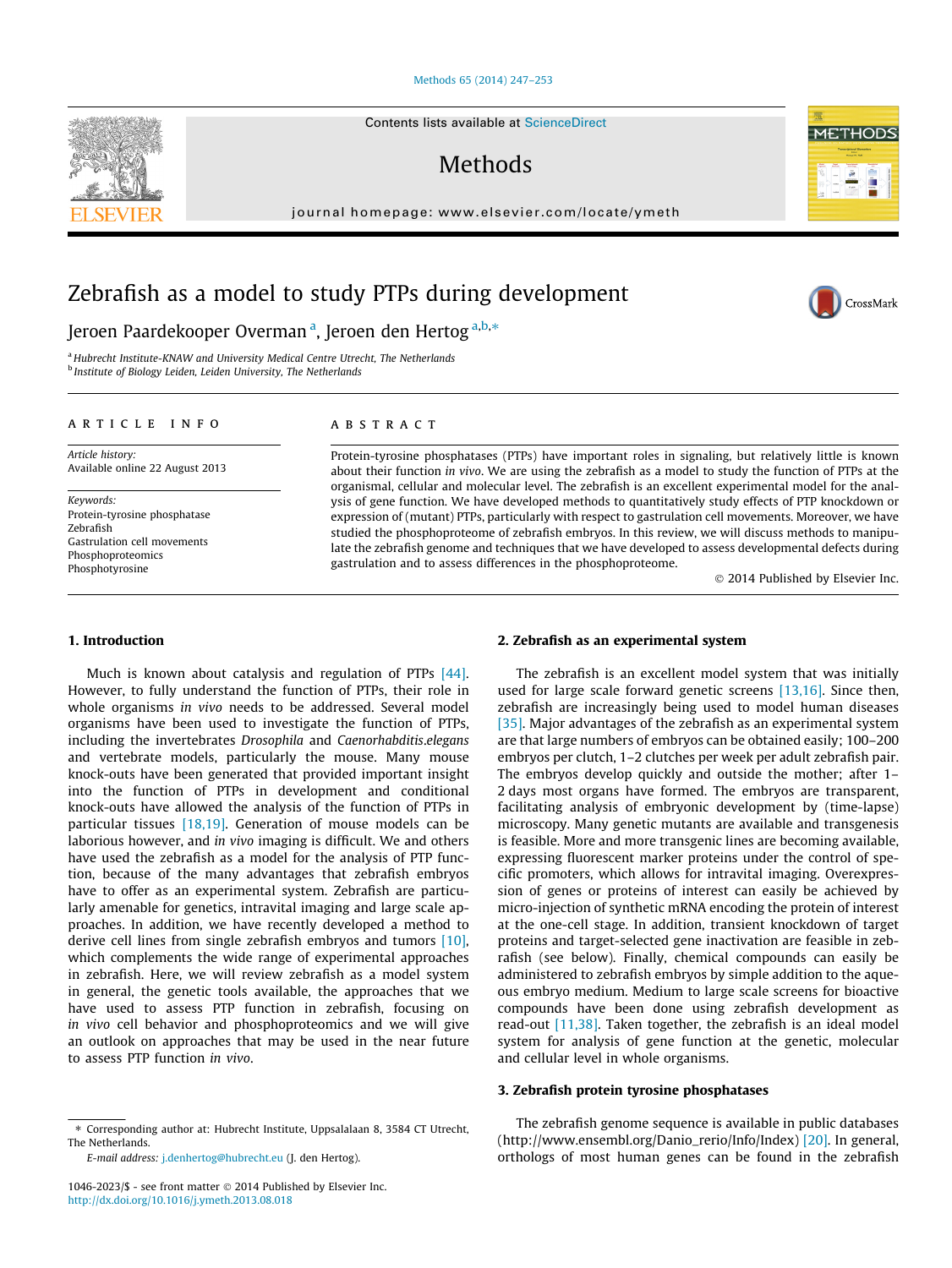genome. In fact, some genes are duplicated in the zebrafish genome, due to a genome duplication in teleosts 320 million years ago [\[22,48\].](#page-6-0) In human, PTPs are divided in four classes i.e. classical and VH1-like dual specific protein phosphatases (DSPs) (class I), low molecular weight phosphatases (class II), Cdc25 phosphatases (class III) and Aspartic acid–based pTyr specific phosphatases (IV) [\[2\]](#page-6-0). Class I classical PTPs are further subdivided into receptor and non-receptor PTPs. Class I DSPs are divided into seven groups, namely: mitogen activated protein kinase (MAPK) phosphatases (MKPs), atypical DSPs, the slingshot phosphatases, PRLs, CDC14s, phosphatase and tensin homologues (PTENs) and myotubularins. Since we focus on classical PTPs and PTENs, these will be discussed in this review.

The zebrafish genome encodes 51 classical PTPs and all the subtypes that have been identified in the mammalian genomes are represented in the zebrafish genome [\[45\]](#page-6-0) ([Table 1\)](#page-2-0). Fourteen PTP genes are duplicated in the zebrafish genome and whether these duplicated genes are all functional remains to be determined. Comparison of the PTP family in the genome of five distinct fish species led to the surprising discovery that ptpn20, which was supposed to encode little more than a PTP domain, actually encodes a large PTP with multiple functional domains, resembling PTP-BL. The human and mouse ptpn20 genes have a similar structure as zebrafish ptpn20, and we confirmed this by reverse transcription PCR [\[46\].](#page-6-0)

To unravel the function of PTPs during zebrafish development, we have compared the expression patterns of all PTP genes in zebrafish by whole mount in situ hybridization using standard protocols [\[43,45\].](#page-6-0) Most PTP genes are expressed throughout development with broad expression patterns early on, which become more restricted later in development [\[45\]](#page-6-0). Interestingly, some of the duplicated PTP genes have overlapping spatio-temporal expression patterns whereas others are mutually exclusive. It is likely that the function of the latter PTPs has diverged since their duplication. For gene specific expression data during embryonic development we refer to [\[45\]](#page-6-0).

## 4. Genetic tools to study PTP function in zebrafish

PTP function has been studied in zebrafish by transient, morpholino-mediated knockdown, in genetic loss-of-function mutants and by expression of exogenous PTP genes and mutants thereof.

# 4.1. Morpholinos

Transient knockdown of target proteins by microinjection of morpholinos is widely used to study gene function [\[29,337\]](#page-6-0). Morpholinos are either directed at the start ATG to block translation of the target protein or at splice sites to block splicing of the target RNA ([Fig. 1\)](#page-3-0). Morpholino-mediated knockdown of Pez (ptpn14) results in developmental defects in the heart and somites, which may at least in part be mediated by impaired  $TGF\beta3$  signaling-dependent epithelial to mesenchymal transition [\[52\].](#page-6-0) Knockdown of  $PTP\sigma$  results in accumulation of synaptic vesicles in the axon terminals of olfactory sensory neurons  $[8]$ . PTP $\sigma$  is related to the LAR receptor tyrosine phosphatases and these guide peripheral sensory axons to the skin in zebrafish embryos [\[50\].](#page-6-0) Ve-ptp is required for vascular integrity, due to its role in adherens junctions where it regulates VEGFR-dependent VE cadherin phosphorylation and cell polarity [\[6,17\]](#page-6-0). Ptpro is structurally related to Ve-ptp and is required for cerebellar formation [\[32\]](#page-6-0). Knockdown of Shp1 (*ptpn6*) hyperactivates the innate immune system  $[26]$ . All of the studies above used transient morpholino-mediated knockdown of the PTP target proteins. To study the function of all classical PTPs in development, we have designed two non-overlapping morpholinos against each classical PTP gene in the zebrafish genome and assessed their effects on early development by micro-injection at the one-cell stage. Not all pairs of morpholinos induced the same defects, suggesting off-target effects [\[47\].](#page-6-0) We have pursued some knockdowns in detail (see below) and rescue of the morpholino-induced defects by co-expression of the respective target RNAs is taken as good evidence that the observed defects are not merely offtarget effects.

# 4.2. Target selected gene inactivation

Off-target effects of morpholinos are a concern and reverse genetics approaches have been developed to generate genetic mutants of target genes. Both mutagenesis and viral insertions are commonly used to disrupt target genes. Many loss-of-function mutations have been identified in PTP genes (www.zfin.org) ([Ta](#page-2-0)[ble 1](#page-2-0)). Mutagenesis-based gene inactivation makes use of reagents such as N-ethyl-N-nitrosourea (ENU) to generate random single nucleotide polymorphisms (SNPs) in adult males. Subsequently, offspring is generated and mutations are identified in target genes by SNP detection or sequencing. Target selected gene inactivation by random mutagenesis and resequencing of the gene of interest in a large number of F1 mutants has led to the identification of nonsense mutations in more than 200 target genes [\[51\]](#page-6-0) (www.zfin.org). An ongoing project makes use of high-throughput sequencing and is aimed at disrupting every gene in the zebrafish genome. So far potentially disruptive mutations have been identified in 38% of the zebrafish genes [\[28\]](#page-6-0).

One of the first genes that were disrupted by the original target selected gene inactivation method was zebrafish pten. PTEN is a prominent member of the PTP superfamily, even though its catalytic activity is directed at lipids, rather than phosphotyrosine. PTEN is one of the most frequently mutated tumor suppressor genes in human cancer and is essential for mammalian development. We identified an early stop in the pten gene and much to our surprise, homozygous fish were viable. However, unlike the human genome, the zebrafish genome encodes two pten genes, ptena and ptenb, prompting us to disrupt the second pten gene too. Zebrafish embryos without functional Pten (ptena<sup>-/-</sup>ptenb<sup>-/</sup> -) display various hyperplastic/dysplastic defects and are embryonic lethal [\[14\]](#page-6-0). Genetic mutants that lack functional Ptena or Ptenb are viable and fertile, indicating that Ptena and Ptenb have at least partially redundant functions. Yet, adult fish that retain only a single wild type pten allele (ptena<sup>+/-</sup>ptenb<sup>-/-</sup> and ptena<sup>-/--</sup> ptenb<sup>+/-</sup>) develop hemangiosarcomas, endothelial tumors [\[9\].](#page-6-0) These findings illustrate that the duplication of genes in teleosts can be used to study gene function in a way that is not possible in mammalian systems. Future analysis of the pten mutants will provide new insights into Pten function in vivo.

#### 4.3. Gene targeting

Specific gene inactivation by directing nuclease activity to target genes has been developed successfully for zebrafish as well. Zinc Finger Nuclease (ZFN) technology has been used [\[12,36\]](#page-6-0) and more recently, Transcription Activator Like Effector Nuclease (TA-LEN) technology appears even more successful [\[5\].](#page-6-0) Clustered Regularly Interspaced Short Palindromic Repeat (CRISPR)-associated systems (Cas) technology has also been applied to inactivate genes in zebrafish [\[21\]](#page-6-0) and holds much promise for future inactivation of target genes. All nuclease technologies are based on the generation of double-stranded breaks in the target gene, which are repaired by endogenous DNA repair mechanisms, particularly non-homologous end-joining (NHEJ). NHEJ frequently makes mistakes, leading to short deletions and these actually result in frame shifts and hence inactivation of the target genes. In principle, a template can be provided exogenously for DNA repair by homologous recombination, facilitating the introduction of (disease-associated)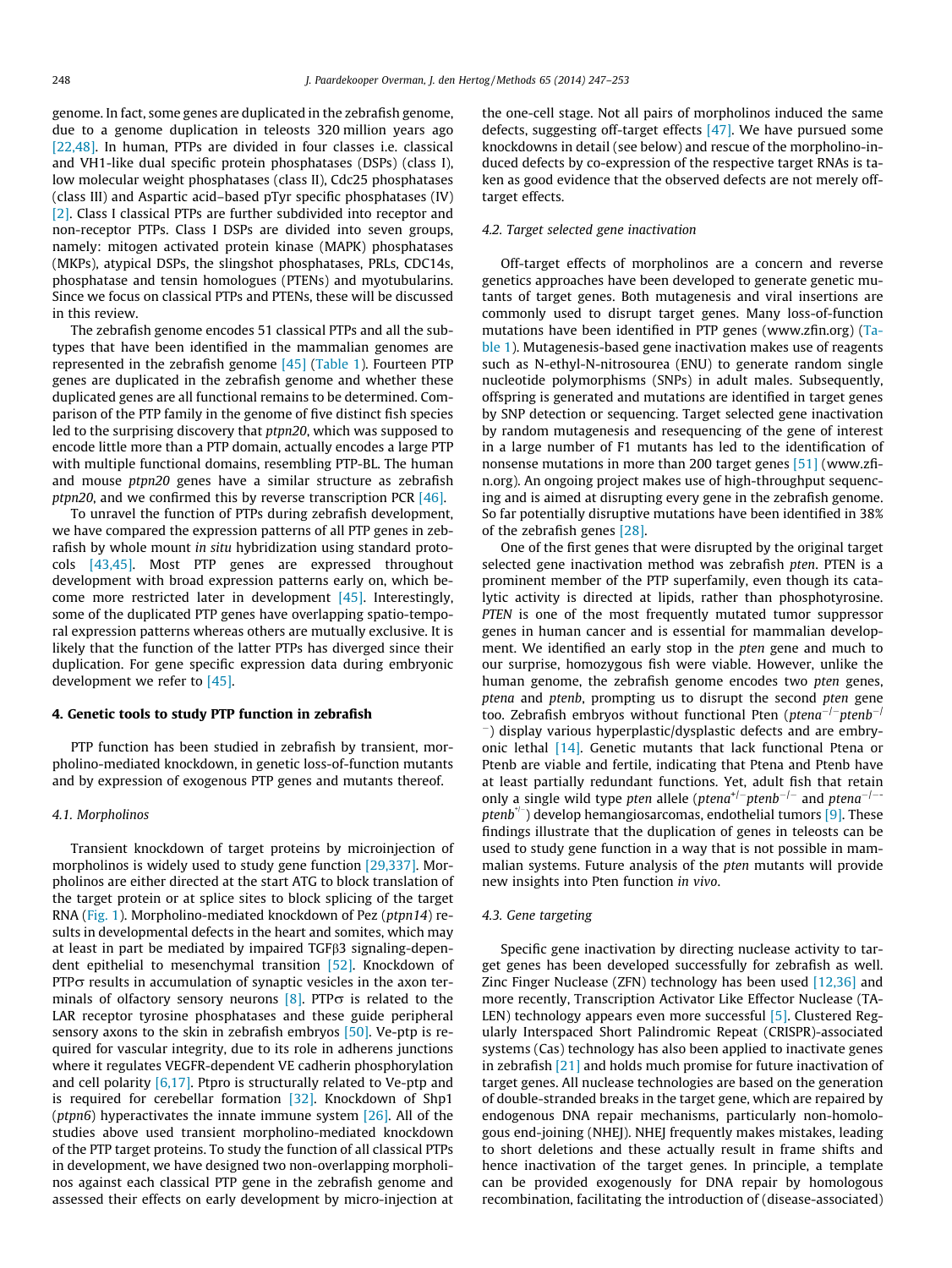## <span id="page-2-0"></span>Table 1

Zebrafish phosphatases. The zebrafish genes, their protein names and the human orthologues are depicted here with phenotypes described in fish, genetic associations and available mutant zebrafish lines. Genetic associations are derived from the Genetic Association Database: <http://geneticassociationdb.nih.gov/cgi-bin/index.cgi>. Not all genetic associations are mentioned here due to space constrictions. Data describing Single Nucleotide Polymorphisms (SNPs) from mutagenesis screens and transgenic insertions disrupting gene function [\[49\]](#page-6-0) are derived from www.zfin.org. + indicates single SNP or transgenic insertions etc. home of the indicates no SNPs or transgenic insertions etc. – indicates no SNP or transgenic insertion was identified in this gene. Further details of transgenics and zebrafish phenotypes are described in the text.

| Zebrafish         | Zebrafish                        | Human                   | Subtype          | Phenotype in fish                                         | Genetic association database                             | <b>SNP</b>               | Tg insertion             |
|-------------------|----------------------------------|-------------------------|------------------|-----------------------------------------------------------|----------------------------------------------------------|--------------------------|--------------------------|
| gene              | protein                          | protein                 |                  |                                                           |                                                          | (ZFIN)                   | (ZFIN)                   |
| ptpn1             | PTP1b                            | PTP1B                   | NT <sub>1</sub>  | $\equiv$                                                  | Diabetes type 1 and 2; obesity                           | L.                       |                          |
| ptpn2a,           | tcPTPa,                          | <b>TCPTP</b>            | NT <sub>1</sub>  | $\equiv$                                                  | Diabetes type 1; Celiac disease; Crohn's                 | L.                       |                          |
| ptpn2b            | tcPTPb                           |                         |                  |                                                           | disease; Lupus                                           |                          |                          |
| ptpn3             | PTPh1                            | PTPH1                   | NT <sub>5</sub>  |                                                           | Neuroblastoma; Albumins;                                 |                          | $\ddot{}$                |
|                   |                                  |                         |                  |                                                           | Echocardiography                                         |                          |                          |
| ptpn4a,<br>ptpn4b | meg1a,<br>meg1b                  | MEG1                    | NT <sub>5</sub>  |                                                           |                                                          | $\ddot{}$                |                          |
| ptpn5             | PTP-STEP                         | PTP-STEP                | R7               |                                                           |                                                          |                          |                          |
| ptpn6             | shp1                             | SHP1                    | NT <sub>2</sub>  | Immune system [26]                                        |                                                          |                          |                          |
| ptpn7             | HePTP                            | HePTP                   | R7               |                                                           |                                                          |                          |                          |
| ptpn9a,           | meg2a,                           | MEG <sub>2</sub>        | NT <sub>3</sub>  | $\equiv$                                                  | Height; (Embryonic lethality in mouse)                   | $\ddot{}$                | $\ddot{}$                |
| ptpn9b            | meg2b                            |                         |                  |                                                           |                                                          |                          |                          |
| ptpn11a,          | shp2a,                           | SHP <sub>2</sub>        | NT <sub>2</sub>  | Gastrulation; Noonan and LEOPARD                          | Leukemia; Noonan and LEOPARD                             | $\ddot{}$                | $\ddot{}$                |
| ptpn11b           | shp2b                            |                         |                  | syndrome [25]                                             | syndrome; Platelet count                                 |                          |                          |
| ptpn12            | PEST                             | <b>PTPPEST</b>          | NT4              | $\equiv$                                                  | Insulin                                                  |                          |                          |
| ptpn13            | <b>PTPBAS</b>                    | <b>PTPBAS</b>           | NT7              | Gastrulation [46]                                         | Cardiovascular                                           | $\ddot{}$                | $^{++}$                  |
| ptpn14            | PTP36                            | PTP36                   | NT <sub>6</sub>  | Heart, somite [52]                                        | ADD; blood cells; blood flow velocity                    | L.                       | $\equiv$                 |
| ptpn18            | BDP1                             | BDP1                    | NT4              |                                                           |                                                          |                          |                          |
| ptpn20            | PTPTyp                           | TYP                     | NT8              | Gastrulation [46]                                         |                                                          | $\ddot{}$                | $\ddot{}$                |
| ptpn21            | PTPd1                            | PTPD1                   | NT <sub>6</sub>  |                                                           | Schizophrenia                                            | $\ddot{}$                | $\overline{\phantom{0}}$ |
| ptpn22            | LyPTP                            | LyPTP                   | NT4              |                                                           | Diabetes type 1 and 2; Rheumathroid                      | $\ddot{}$                |                          |
| ptpn23a,          | hdPTPa,                          | <b>HDPTP</b>            | NT <sub>9</sub>  |                                                           | arthritis;<br>Cell invasion                              | $\ddot{}$                |                          |
| ptpn23b           | hdPTPb                           |                         |                  |                                                           |                                                          |                          |                          |
| ptpra             | RPTPa                            | $RPTP\alpha$            | R4               | Gastrulation [45]                                         |                                                          | $^{++}$                  | $^{++}$                  |
| ptprb             | RPTP <sub>B</sub>                | $RPTP\beta$             | R <sub>3</sub>   | Vascular integrity [6,17]                                 | Calcium                                                  | L.                       | $^{++}$                  |
| ptprc             | CD45                             | CD45                    | R1/R6            | $\overline{\phantom{m}}$                                  | Multiple sclerosis; lupus erythematosus                  | $\ddot{}$                | $+ (d s Red)$            |
| ptprda,           | RPTP <sub>õa</sub> ,             | RPTPδ                   | R <sub>2</sub> B | $\equiv$                                                  | Diabetes; Cholesterol; Coronary disease;                 | $+++++$                  | $\ddot{}$                |
| ptprdb            | <b>RPTP</b> δb                   |                         |                  |                                                           | Heart failure                                            |                          |                          |
| ptprea,           | <b>RPTPEa,</b>                   | RPTPε                   | R4               | Gastrulation [45]                                         | Coronary disease; Ewing sarcoma                          | $^{++}$                  | $\ddot{}$                |
| ptpreb            | RPTPEb                           |                         |                  |                                                           |                                                          |                          |                          |
| ptprfa,           | LARa, LARb                       | LAR                     | R <sub>2</sub> B | Peripheral sensory axons [50]                             |                                                          | $^{+++}$                 | $^{++}$                  |
| ptprfb            |                                  |                         |                  |                                                           |                                                          |                          |                          |
| ptprga,           | $RPTP\gamma a$ ,                 | $RPTP\gamma$            | R <sub>5</sub>   |                                                           | Coronary artery disease; QT interval;                    |                          |                          |
| ptprgb            | RPTPyb                           |                         |                  |                                                           | Inflammation                                             |                          |                          |
| ptprh             | sap1                             | SAP1                    | R3               |                                                           |                                                          |                          |                          |
| ptprja,           | dep1a,                           | DEP1                    | R <sub>3</sub>   | Arterial venous cell fate decision [39]                   | Thyroid cancer; Precursor cell<br>lymphoblastic leukemia | $^{++}$                  |                          |
| ptprjb            | dep1b<br><b>RPTP<sub>K</sub></b> | <b>RPTP<sub>K</sub></b> | R2A              | $\equiv$                                                  | Celiac disease; Albuminuria                              |                          |                          |
| ptprk<br>ptprm    | RPTPµ                            | RPTPµ                   | R2A              |                                                           | Prostatic neoplasms; Fibrinogen                          |                          |                          |
| ptprna,           | IA2a, IA2b                       | IA <sub>2</sub>         | R8               | $\equiv$                                                  |                                                          | $\ddot{}$                | $+$                      |
| ptprnb            |                                  |                         |                  |                                                           |                                                          |                          |                          |
| ptprn2            | $I A 2 \beta$                    | $IA2\beta$              | R8               |                                                           | Mental disorders; Albumins                               | $^{+++}$                 | $^{++}$                  |
| ptpro             | <b>GLEPP</b>                     | GLEPP1                  | R <sub>3</sub>   | Cerebellar formation [34]                                 | Mental processes; Body mass index                        |                          | $\ddot{}$                |
| ptprq             | PTPS31                           | PTPS31                  | R <sub>3</sub>   |                                                           | Bipolar disorder; Erythrocyte indices;                   | $\overline{\phantom{a}}$ |                          |
|                   |                                  |                         |                  |                                                           | Electrocardiography                                      |                          |                          |
| ptprr             | pcPTP                            | <b>PCPTP</b>            | R7               |                                                           | Parkinson disease                                        |                          |                          |
| ptprsa,           | RPTPoa,                          | $RPTP\sigma$            | R <sub>2</sub> B | Synaptic vesicles [7]                                     | Alcoholism                                               | $^{++}$                  | ++ (knockin)             |
| ptprsb            | RPTPob                           |                         |                  |                                                           |                                                          |                          |                          |
| ptprt             | RPTPp                            | $RPTP\rho$              | R <sub>2</sub> A |                                                           | Depressive disorder; Diabetes mellitus;                  | $^{+++}$                 | $++++$                   |
| ptprua,           | RPTP <sub>A</sub> ,              | <b>RPTPλ</b>            | R <sub>2</sub> A | Gastrulation [1]                                          | Heart failure; Bipolar disorder; Diabetes                | $\ddot{}$                |                          |
| ptprub            | RPTP <sub>Ab</sub>               |                         |                  |                                                           | mellitus, Type 2                                         |                          |                          |
| ptprza,           | RPTPCa,                          | <b>RPTP</b>             | R5               |                                                           | Cholesterol, LDL                                         | $^{++}$                  |                          |
| ptprzb            | RPTPCb                           |                         | <b>DSP</b>       |                                                           |                                                          | $^{++}$                  | $^{++}$                  |
| ptena, ptenb      | Ptena, Ptenb                     | <b>PTEN</b>             |                  | Early development [14],<br>hemangiosarcoma <sup>[7]</sup> | Hemangiosarcoma; Prostate cancer                         |                          |                          |

mutations or insertions at will. Successful homologous recombination in zebrafish using TALENs to introduce an exogenous restriction site or loxP sites has been reported [\[5\].](#page-6-0)

# 5. PTPs in zebrafish gastrulation cell movements

Several PTPs have an essential role in gastrulation cell movements, in particular convergence and extension (C&E) cell movements. These morphogenetic cell movements shape the developing zebrafish embryo [\[41\].](#page-6-0) Cell movements in the developing embryo were determined by in toto imaging using light sheet microscopy, which provides a stunning view of gastrulation cell movements and at the same time illustrates the strength of the zebrafish as a model for intravital imaging  $[26]$ . Signaling has a crucial role in gastrulation cell movements and we and others found that several PTPs are essential for C&E cell movements. Knockdown of Shp2 results in defective gastrulation cell movements, without affecting cell fate specification  $[25]$ . RPTP $\alpha$  and PTP<sub>&</sub> are also required for normal gastrulation cell movements.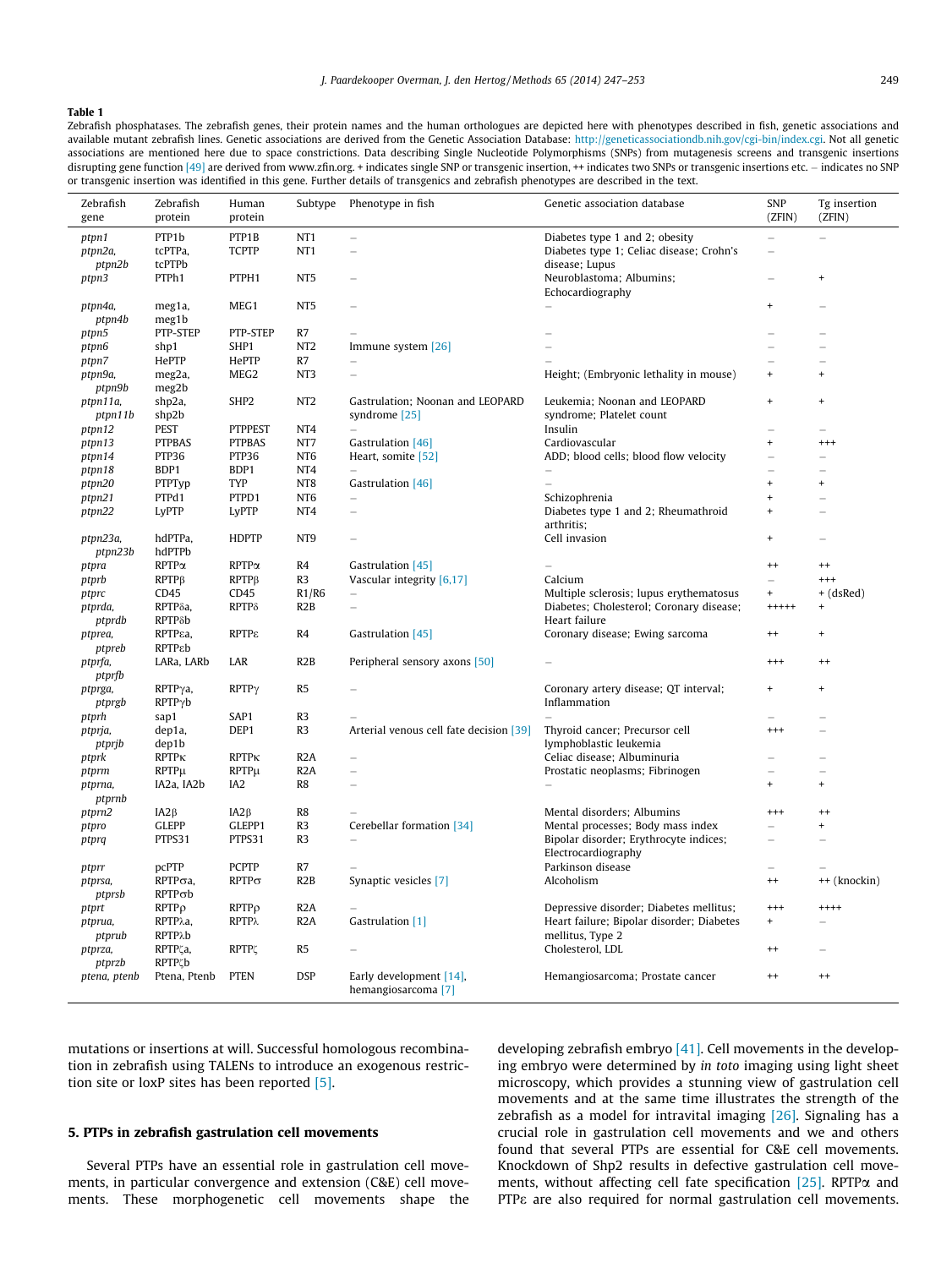<span id="page-3-0"></span>

Fig. 1. Morpholino method. Both translation initiation and splice-site blocking morpholinos have been used to knockdown expression of target proteins. Gene A is transcribed and the RNA is spliced and translated normally. Translation initiation blocking morpholinos (ATG-MO) are targeted at the start ATG and will interfere with mRNA binding to the ribosome complex thus leading to impaired protein synthesis of Protein A. Splice-site blocking morpholinos (splice-MO) are targeted at splice-donor or -acceptor sites and interfere with splicing, thus leading to inclusion of introns which may contain internal stop sites or lead to a frame shift, resulting in truncated, dysfunctional proteins.

Transient morpholino-mediated knockdown of RPTPa and PTPe, but also a genetic mutant of ptpra display C&E cell movement defects  $[45]$ . Moreover, knockdown of RPTP $\psi$  results in defects in C&E cell movements during gastrulation [\[1\].](#page-6-0) Finally, knockdown of PTP-BL and Ptpn20 induces gastrulation cell movement defects [\[46\]](#page-6-0).

Not only knockdowns of PTPs induce gastrulation cell movement defects, but also expression of mutant Shp2 with mutations that were identified in human patients with Noonan Syndrome or LEOPARD syndrome display C&E cell movement defects. These embryos display defects at later stages that are reminiscent of the symptoms observed in human patients, including short stature, hypertelorism and cardiac defects [\[25\].](#page-6-0) Interestingly, expression of LEOPARD mutant Shp2 induces defects in neural crest specification and migration [\[42\].](#page-6-0) It remains to be determined how an activating mutation (Noonan Syndrome), an inactivating mutation (LEOPARD syndrome) and a knockdown induce similar developmental defects in early embryonic development.

PTP signaling, resulting in gastrulation cell movements, was investigated by analysis of genetic epistasis interactions. Particularly, we studied the role of Src family kinases, because these are activated by PTPs and have a role in C&E cell movements [\[23,24\],](#page-6-0) and Rho family GTPases, because these are downstream regulators of gastrulation cell movements [\[15\].](#page-6-0) Partial knockdown of Shp2, RPTPa or PTPe does not affect development, nor does partial knockdown of the Src family kinases, Fyn and Yes, but combined partial knockdown of these PTPs and Src family kinases induces severe gastrulation cell movement defects [\[25,45\],](#page-6-0) indicating a genetic interaction. RhoA, but not Rac was identified to act downstream of Src family kinases in gastrulation cell movements [\[23\].](#page-6-0) Constitutively active RhoA rescues Shp2, RPTP $\alpha$  and PTP $\epsilon$  knockdowns [\[25,45\],](#page-6-0) which provides insight into the mechanism underlying PTP signaling in gastrulation cell movements. Intriguingly, the PTP-BL and ptpn20 knockdowns are rescued by dominant negative RhoA, in contrast to the RPTPa and PTPe knockdowns. We suggest a model in which PTPs regulate cell polarization, which is at the basis of normal C&E cell movements during gastrulation [\[46\]](#page-6-0). Some PTPs have positive effects on cell polarization and others negatively affect polarization. Both effects result in decreased directed cell migration and hence to defective C&E cell movements. Many PTPs are essential for normal C&E cell movements, which probably reflects the high level of regulation of C&E cell movements. Detailed analysis of the role of each PTP in C&E cell movements will provide insight into the interplay between PTPs – if any – in the regulation of C&E cell movements.

# 6. Quantitative analysis of gastrulation defects

While analyzing gastrulation cell movement defects in zebrafish embryos we developed assays to quantitatively determine defective cell movements, based on (1) the shape of the embryo, (2) molecular markers and (3) cell migration.

# 6.1. Detecting oval-shaped embryos

Defective cell movements during epiboly and gastrulation lead to oval-shaped embryos [\[3,40\].](#page-6-0) Using Image J, we have developed a semi-automated tool to determine the oval shape of embryos. The circumference of the embryo is detected and subsequently, the long axis and perpendicular to that the short axis is determined ([Fig. 2A](#page-4-0)). The ratio long axis/short axis directly represents the extent of oval shape. Wild type non-injected embryos display a ratio of 1.1, i.e. close to 1.0, the perfect sphere. The ratios of embryos with epiboly defects are usually 1.3 and up, significantly higher than 1.1 in wildtype and control-injected embryos. Interestingly, CI-1040, a specific inhibitor of MEK, which acts downstream in the pathway rescues the oval shape of the embryos, whereas it does not affect the ratio of wildtype embryos [\[40\]](#page-6-0). Detecting oval shapes of zebrafish embryos is a straightforward method to quantitatively determine the deviation from the normal shape of control embryos and therefore the severity of gastrulation defects.

#### 6.2. Molecular markers

Embryos with C&E cell movement defects are characterized by a broader body and reduced extension of the body axis. Cell fate is not affected by defects in C&E cell movements and all cell types that are normally observed in the developing embryo are detectable in embryos with defective gastrulation cell movements. We routinely use a panel of markers to assess that cell fate is not affected. These include markers for: the dorsal organizer (goosecoid, gsc), ventral cell fate (bone morphogenetic protein 2b, bmp2b), dorsalizing factor (chordin, chd) and mesendoderm (notail, ntl) at shield stage; axial mesendoderm at 70% epiboly (cyclops, cyc) and at budstage forebrain (six3) and mid-hindbrain boundary (pax2). Several markers have been identified that provide quantifiable traits of C&E cell movements in the developing embryo at early developmental stages. Dlx3 (currently known as dlx3b) marks the edges of the neural plate and hgg1 (current name ctsl1b) marks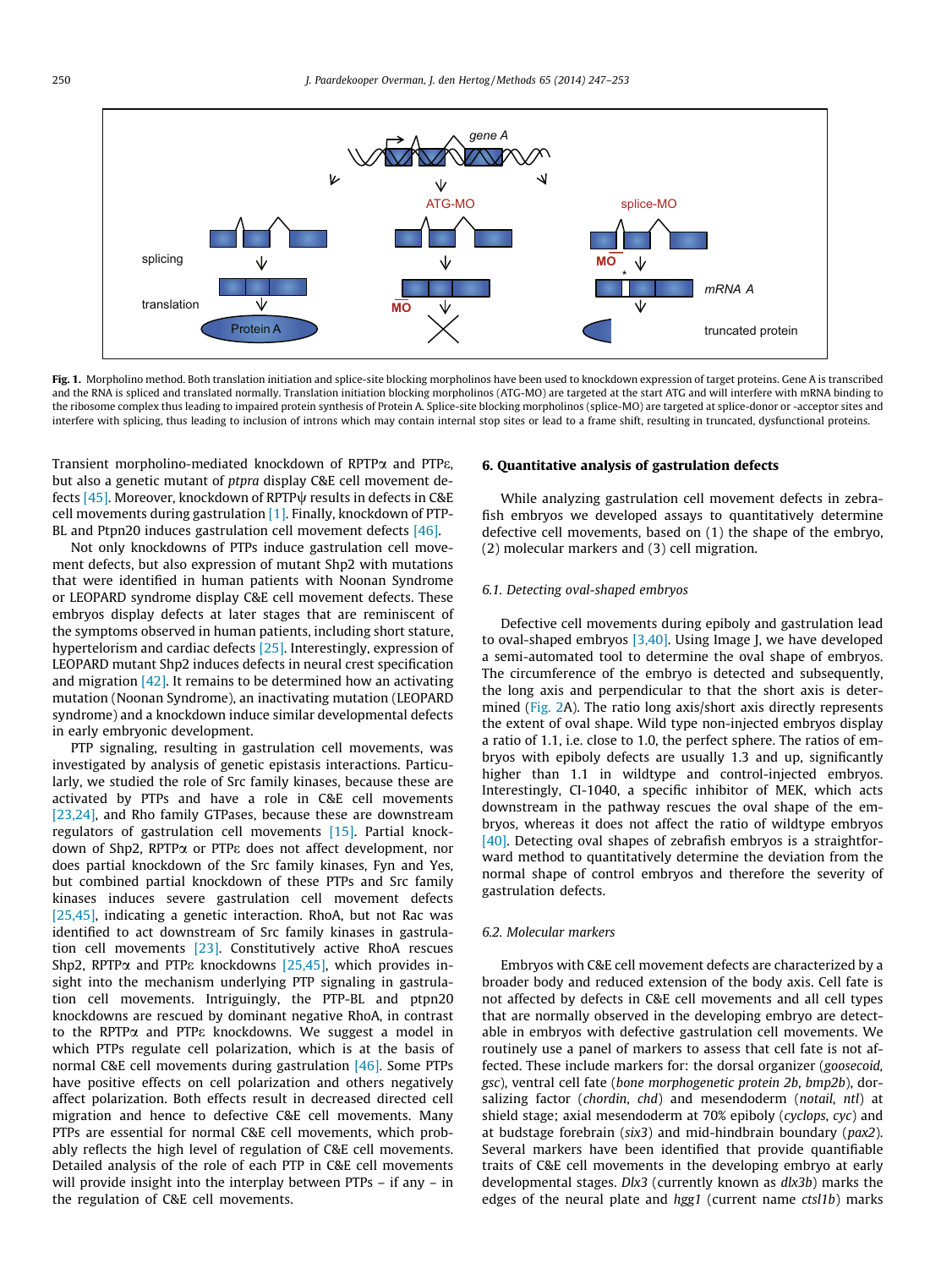<span id="page-4-0"></span>

Fig. 2. Quantitative analysis of defects in gastrulation cell movements. (A) Assessment of oval shape, (B) the width and relative position of molecular markers, dlx3 and hgg1 (currently known as dlx3b and ctsl1b, respectively), (C) the length and width of the developing embryo using molecular markers, krox20 and myod and (D) migration of mesendodermal cells in the developing embryo can all be used as quantitative traits of C&E cell movements. In A–C a schematic representation is given next to an actual comparison of a control embryo (wildtype Shp2 injected, WT Shp2, or non-injected control, NIC) and an experimental embryo (Noonan Shp2 injected, NS Shp2, or ptpra morpholino-injected). In panel D the actual confocal image is compared to the image after processing. The right panel shows the cell tracks. Cell movements in the boxed areas are directly proportional to convergence (Con) and extension (Ext) cell movements, respectively. See text for details.

precursors of the hatching gland. Double labeling with dlx3 and hgg1 provides a characteristic pattern (Fig. 2B). The position of the hatching gland, relative to the anterior-most dlx3 staining provides a direct measure for body axis extension and the angle of the dlx3-positive edges of the neural plate are directly representative of convergence [\[45\]](#page-6-0). In embryos with defective C&E cell movements, the hgg1 staining is located more posteriorly and the dlx3 staining is significantly wider (Fig. 2B).

Krox20/myod double labeling at the 8–10 somite stage and subsequent flat-mounting of the embryos leads to a highly reproducible pattern that can be used for quantification of the width and length of the embryo [\[33\]](#page-6-0) (Fig. 2C). The krox20 marker stains rhombomeres 3 and 5 and *myod* marks the somites. Embryos with 8-10 somites are used, and staining of the somites provides a good means to determine the age of the embryos, as a new somite is added every 30 min at this stage. The distance from the first to the eighth somite remains identical from the 8-somite to the 10-somite stage. The width of the krox20-positive rhombomere 3 and the length of somites 1–8 are directly proportional to the width and length of the embryo, respectively, and the ratio of width and length allows direct quantitative comparison between groups of experimental embryos.

# 6.3. Cell migration

Identification of differences in the migration of paraxial mesendodermal cells between groups of embryos is definitive evidence for differences in C&E cell movements. Initially, we used a photoactivatable dye, 4,5-dimethoxy-2-nitrobenzyl (DMND)-caged fluorescein dextran (10,000 MW; Molecular Probes, Leiden, the Netherlands) that was uncaged by local illumination with UV light at 6 hpf as described  $[4]$ . The fluorescent group of cells was subsequently followed using an Axioplan microscope, equipped with a UV light source, adjustable pinhole and 40X objective. Either a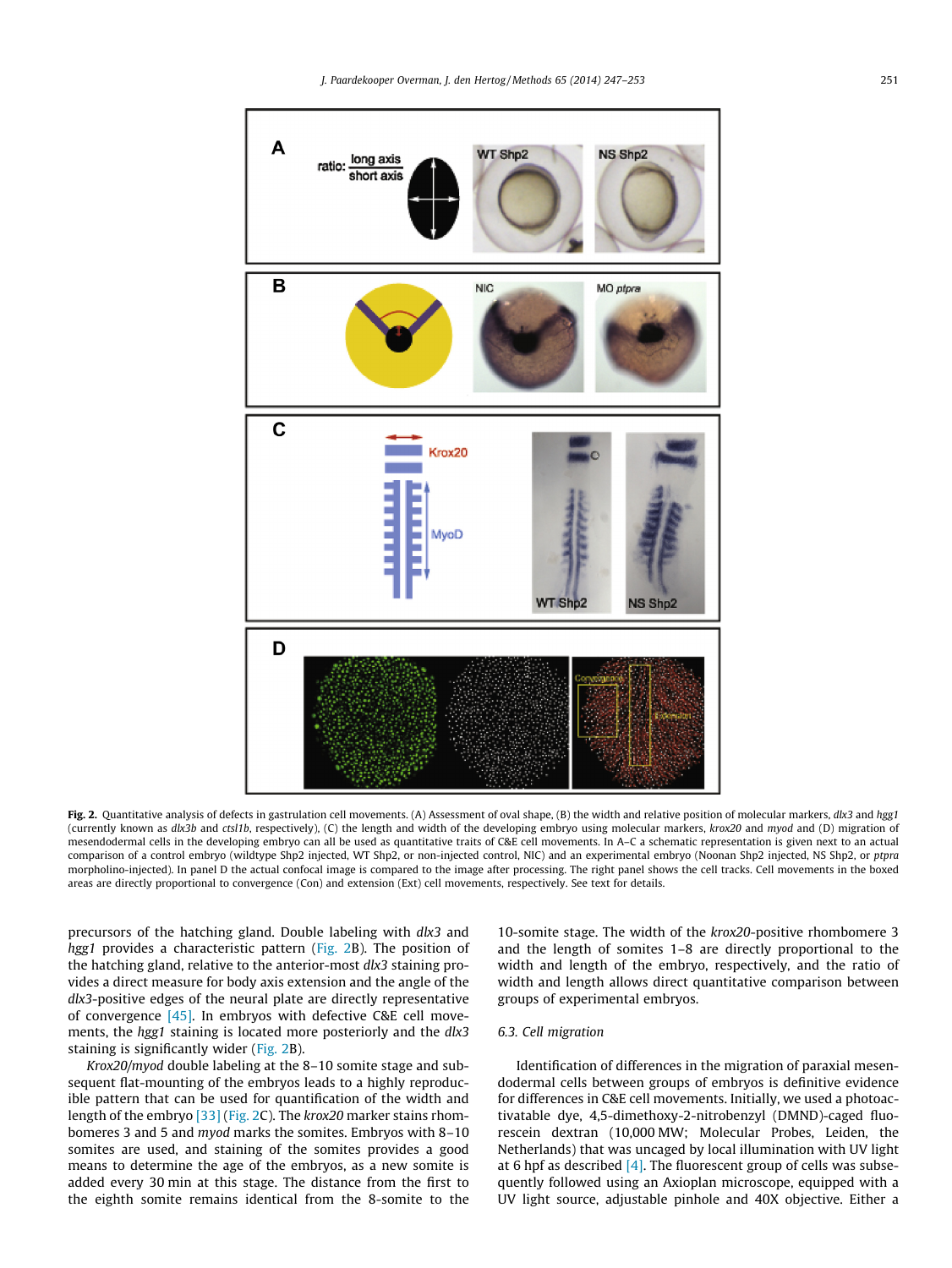

Fig. 3. Phosphoproteomics analysis of zebrafish embryos. Zebrafish embryos (control and/or treated) are deyolked to remove excess yolk proteins which would otherwise interfere with mass spectrometric analysis. Embryos are lysed and proteins are purified and digested with trypsin. For quantification, we have used isotopic dimethyl labeling. Samples are then combined for direct analysis (reference pool of all peptides) and the samples are used for further processing. To enrich for phosphopeptides, either anti-pTyr immunoprecipitation or TiO<sub>2</sub> enrichment (for pSer, pThr and pTyr) are being used. Fractionation of peptides is performed using strong cation exchange after (pTyr IP) or prior to (TiO<sub>2</sub>) phosphopeptide enrichment. Mass spectrometric analysis is performed to quantify (MS) and identify (MS<sub>2</sub>) peptides of interest. See text for further details.

group of cells in the embryo proper was photo-activated, allowing assessment of extension, or a group of mesendodermal cells was labeled, allowing assessment of convergence. Pictures were taken immediately following uncaging (6 hpf), at 80% epiboly (8 hpf) and at tailbud stage (10 hpf). As a measure for cell migration, the angles for dorsal convergence and anterior extension were determined using Image J software. Knockdown of Shp2 and expression of Noonan Syndrome mutant Shp2 induced significant defects in C&E cell movements, assessed using a caged fluorophore as described above [\[23\]](#page-6-0).

We developed an alternative for these photo-activation experiments: time-lapse imaging of mesendodermal cells during gastrulation [\[45\]](#page-6-0). Briefly, all nuclei of a developing embryo are labeled by microinjection at the one-cell stage with fluorescently labeled Histone 1 protein (Histone 1 Alexa fluor 488; Molecular Probes). The embryos are dechorionated at 30% epiboly and mounted at shield stage in 1% low melting point agarose with the dorsal side against the coverslip approximately  $100 \mu m$  anterior to shield position, facilitating visualization of the C&E cell movements of the epiblast. We use a Leica SP2 confocal microscope with a 40x objective and a 488 nm laser line for excitation of the fluorophore. Images are recorded every 2 min from shield stage until 1-somite stage. The timelapse images are analyzed using Image J software. The nuclear Histone 1 labeling is used to determine the position of individual nuclei in a single optical slice for each time point. Due to innate changes in intensity, size and shape of the fluorescent signal of the nuclei, additional image processing is needed for efficient tracing of the cells. The images are successively made binary, separated by a water shedding algorithm, eroded to a single pixel and dilated. Projection of the resulting image onto the original shows that the generated objects represent cell positions with a very high accuracy (>99%) [\(Fig. 2](#page-4-0)D). These objects are readily traced over time, which generates a report with the Cartesian coordinates for all traced objects at each time point. These coordinates represent the contribution of cell migration to convergence (X-axis) and extension (Y-axis) and allow for quantification of migration of individual cells and of groups of cells. We have used this cell tracking method to compare C&E cell movements between wild type and ptpra $^{-/-}$  mutant embryos that lack functional RPTPα. Ptpra $^{-/-}$  embryos display significantly impaired C&E cell movements [\[45\].](#page-6-0) The latter cell tracking method does not rely on the use of a caged fluorophore, but instead a general cell identifier can be used. We have used fluorescently labeled Histone 1 for our experiments as well as a transgenic line, expressing nuclear GFP, with similar results [\[40\].](#page-6-0)

## 7. Phosphoproteomics in zebrafish

The methods above facilitate the analysis of PTP function at the organismal and cellular level. Biochemical analyses are required to understand the function of PTPs at the molecular level. Whereas the zebrafish is an excellent model system to unravel genetic pathways, biochemical analyses are lagging behind due to ill-understood difficulties in the use of antibodies in zebrafish lysates, even though the epitopes of the antibodies that are being used are highly or even perfectly conserved. Highly abundant yolk proteins are likely to interfere with protein analyses in zebrafish lysates, yet some antibodies work remarkably well in immunoblots and immunoprecipitation. Nevertheless, phosphoproteomic analysis of zebrafish embryos by mass spectrometry has provided some insight into the overall phosphoproteome of zebrafish embryos and may provide means to analyze the function of PTPs in vivo at the phosphoprotein level. As a first step to analyze PTP function at the molecular level in vivo, we set out to map the pTyr phosphoproteome in zebrafish embryos by anti-pTyr immunoprecipitation and mass spectrometry to identify phosphoproteins and protein phosphorylation sites [\[32\].](#page-6-0) In the process, we developed a protocol for quantitative phosphoproteomic analyses of zebrafish embryos: First, embryos are collected and excess yolk proteins are removed by washing with ice-cold deyolking buffer (Fig. 3). The deyolked embryos may be snap-frozen until a sufficient amount of sample has been collected. Labeling of zebrafish embryos, similar to tissue culture cells with stable isotope labeling in culture (SILAC) is not feasible. Therefore, in order to compare different samples with eachother, peptides are labeled, either using iTRAQ or using stable isotope containing dimethyl  $[30]$ . While iTRAQ allows for a comparison of up to eight different conditions, dimethyl labeling is cost-effective and facilitates a comparison of up to three different samples. Purification of the sample is performed using either  $TiO<sub>2</sub>$  columns which enrich for all phosphorylated peptides, or by pTyr-specific immunoprecipitation. Note that for pTyr immunoprecipitation collection of more sample (preferably  $>6 \mu$ g, or more than 2000 zebrafish embryos) is necessary than for  $TiO<sub>2</sub>$ . In contrast to pTyr immunoprecipitation,  $TiO<sub>2</sub>$  can be used to purify all phosphopeptides and to analyze the phosphoproteome in relatively small samples, down to a single zebrafish embryo [\[31\].](#page-6-0) Using the  $TiO<sub>2</sub>$  approach, we successfully analyzed the phosphoproteome of Fyn/Yes knockdown embryos that exhibit gastrulation cell movement defects [\[30\].](#page-6-0) Future analysis specifically of the pTyr phosphoproteome of PTP knockdown or knockout embryos by